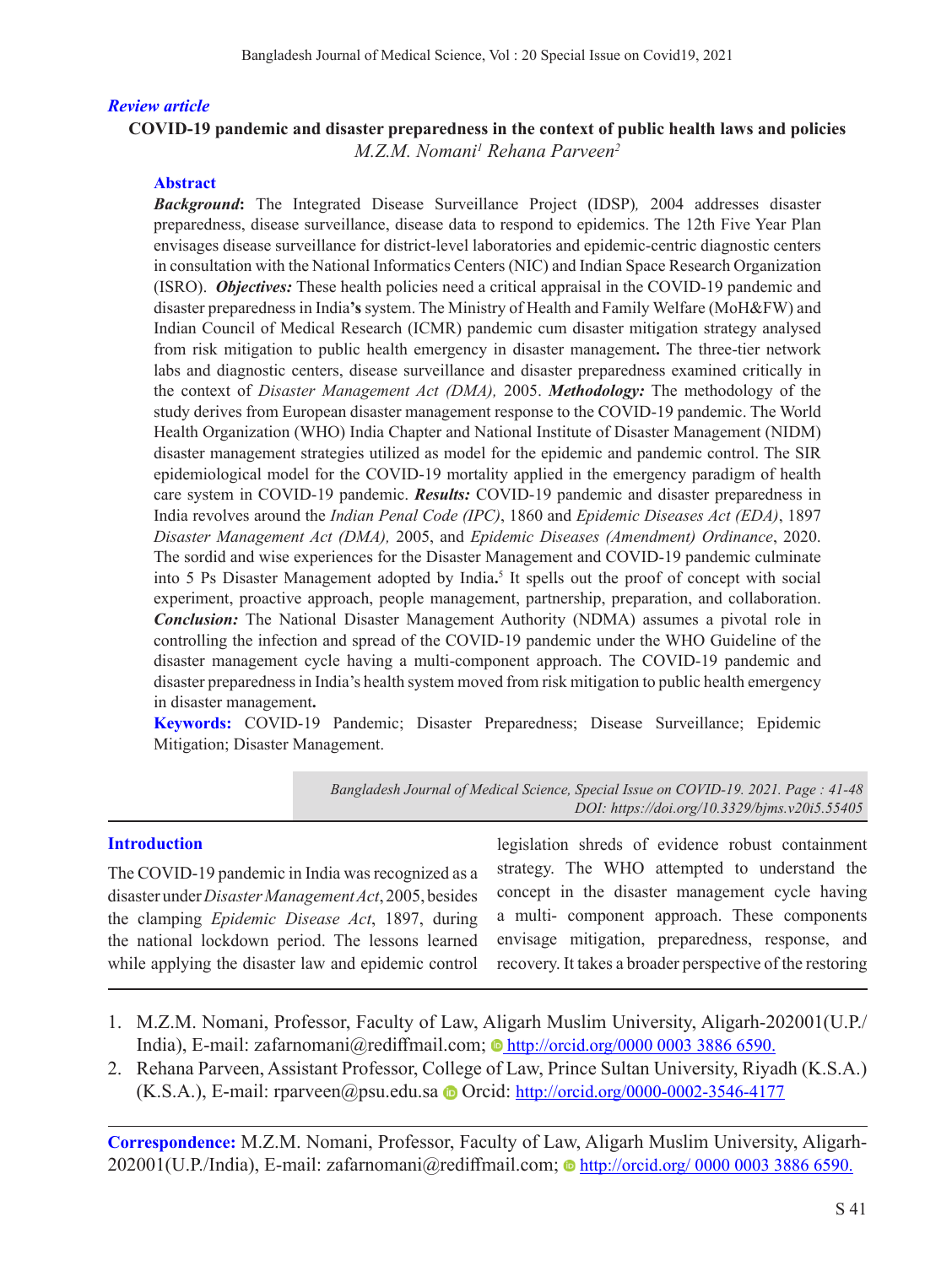and recovery of physical, psychological, and social health in pandemic situations.<sup>1</sup> In tandem with the pandemic's progression, the government, constituted numerous committees to delineate policy, formulate plans, and strategize operations. The Integrated Disease Surveillance Project (IDSP)*,* 2004 addresses epidemic responses to disaster preparedness, disease surveillance, disease data. The 12th Five Year Plan envisages disease surveillance and preparedness for district-level laboratories and epidemic-centric diagnostic centers.2 The National Informatics Centers (NIC) and Indian Space Research Organization (ISRO) undertake surveillance through information technology at the country's district level. The Ministry of Health and Family Welfare (MoH&FW) established a Network of Laboratories to managing endemic and natural calamities.3 Indian Council of Medical Research (ICMR) provides for threetier network labs and diagnostic centers. Because of the COVID-19 pandemic, the National Disaster Management Authority (NDMA) assumes a pivotal role in controlling the infection and spread of disease.4 The unprecedented clamping of *Disaster Management Act*, 2005 to manage the COVID-19 pandemic in India needs a constitutional and legal examination from the public health administration. The public health system's goals and legal apparatus of disaster preparedness and management share the core values of good governance, responsive administration, and accountability right-based system.

# **Material & Method**

The material and method of the study derive from European disaster management in response to the COVID-19 pandemic. The sordid and wise experiences for the Disaster Management and COVID-19 pandemic culminate into 5 Ps Disaster Management adopted by India**.** 5 It spells out the proof of concept with social experiment, proactive approach, people management, partnership, preparation, and collaboration. The containment methodology applied SIR epidemiological model for the COVID -19 mortality in Morocco offers reliable results in disaster preparedness.6 The policy approach towards disaster responses and lessons reflects novel strategies for containing the spread of COVID-19.7 The adoption of disaster management strategies discerns slowing down of the contagious character of diseases beyond medical responses and outcomes. India promulgated *Disaster Management Act (DMA),* 2005 in combating COVID-19 pandemic treading beyond the law's legislative intent.8 The legal pragmatism and administrative expediency incorporate Short, medium, and long-term disease surveillance and preparedness strategies.<sup>9</sup> The novel coronavirus disease crisis reoriented the humanitarian emergency paradigm and changed our understanding of disaster management in several ways.<sup>10</sup> However, the experiences' flip side entails perpetual damage to the business, investment, and economic transformation besides the massive casualty.11 The paper dwells on the short, medium, and long-term strategies of mainstreaming COVID-19 pandemic and disaster management into development planning. The mainstreaming of COVID-19 pandemic and disaster management into international and national health planning became imperative. The World Health Organization (WHO) India Chapter and National Institute of Disaster Management (NIDM) engaged in honing disaster management strategies beyond the pale of natural calamity to epidemic and pandemic. The emergency paradigm of disaster management encompasses good governance, responsive administration, and accountability health care system in COVID-19 pandemic.<sup>12</sup>

## **Results**

*COVID-19 Pandemic & Disaster Management:* The COVID-19 pandemic and disaster management is underpinned in the holistic framework of Integrated Disease Surveillance Project (IDSP)*,* 2004 to detect and respond to disease and epidemics.13 The Lok Sabha's *Public Accounts Committee's (PAC) 102nd Report,* 2017-18 represents a stock-taking exercise of disease surveillance data [10]. The Indian Council of Medical Research (ICMR) provides a threetier network for managing epidemics and natural.<sup>14</sup> In the present circumstances, the 5 Ps of Disaster Management adopted an inventive Pandemic process with Social Experiment, Proactive Approach, People Management, Partnership, Preparation and Collaboration (Figure-1).



**Figure-1**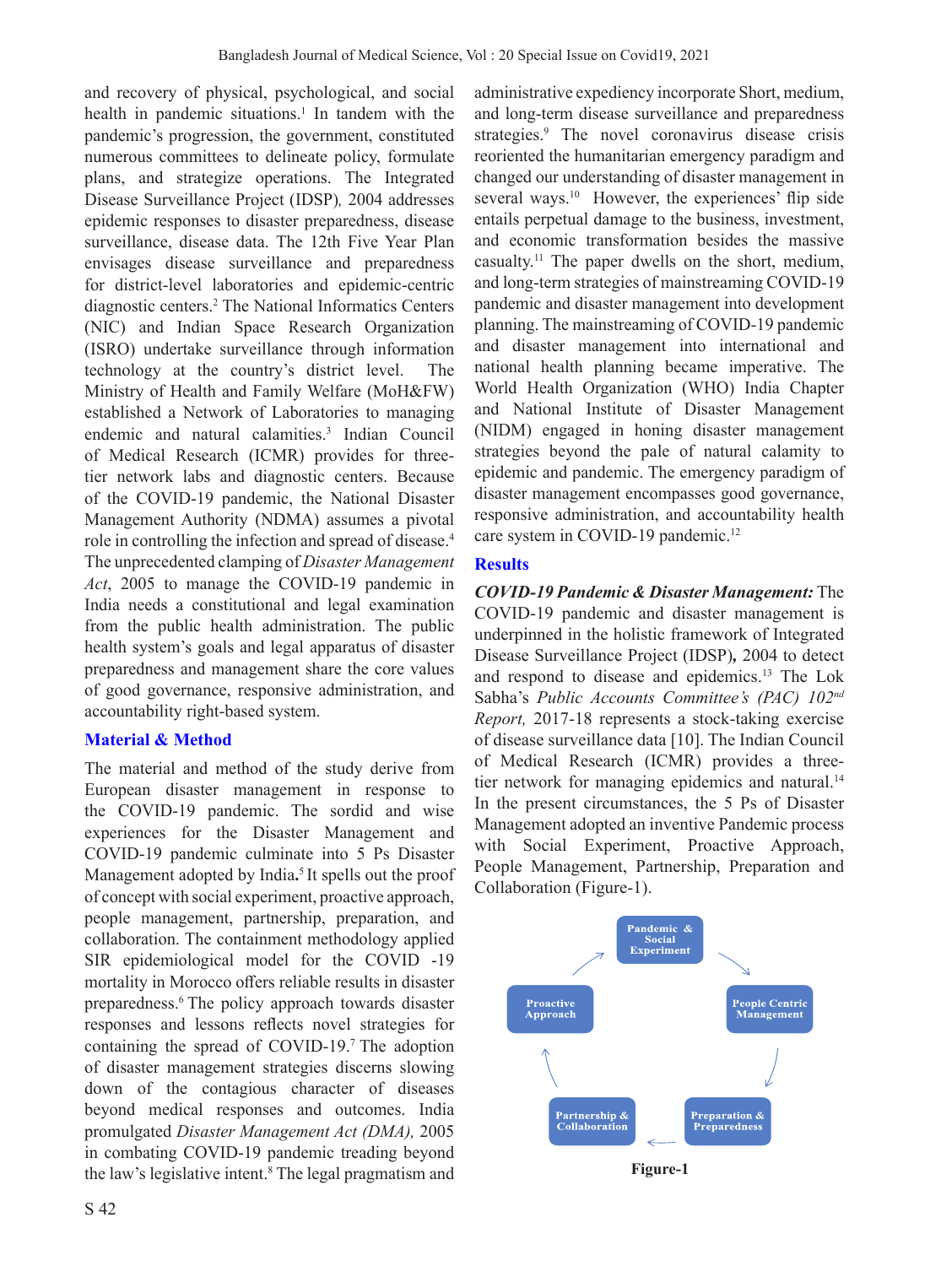The disaster preparedness with the COVID-19 pandemic begins with a modest social experiment of social distancing for 1.3 billion Indian populations. The national wide lockdown and voluntary confinement is a unique social experiment in understanding disaster preparedness.15 It requires a proactive approach towards quarantine law enforcement and citizen's entitlement and migrant labours. COVID-19 adversely affected the physical health due to stress and solitariness of People. Therefore lighting of lamp helped in distressing and saving of the power demand (Figure-2). The containment strategy through the innovative medical system and digital empowerment also helped track the COVID-19 disease, medical aid, and preparation. The progress in surveillance and laboratories had a potential impact on the is institutional overhauling under the common law-oriented quarantine rule and Sections 6, 10, 38, and 72 of the *DMA*, 2005.16

*Role of Disaster Management Organs:* The success of disaster management strategy depends on the effectiveness of the institutions to work in tandem with the pandemic's progression. The groups were empowered in various ministries and agencies with a specific goal and target. These groups were assigned to identify the problem and provide practical solutions besides delineating policy formulation and operations.



#### **Figure-2**

These agencies' goalpost revolves around medical emergency planning and preparedness in making Hospitals, Isolation, and Quarantine centers available to the patients. Disease surveillance and diagnostic and critical care also demand switching over to the innovative medical technologies production and procurement.<sup>17</sup> The need for human resources, capacity building, and collaboration with civil society is *sine quo non* for people's health and welfare.

*Disaster Management Strategies:* The disaster management strategies encompass a slew of measures in short, medium and long-term plans and actions. The short-term process is primarily relief driven approach with an emphasis on the dissemination of COVID-19 pandemic. The medium-term strategy is targeted towards socio-economic recovery and welfare approach. The long-term initiatives are diagnostic and prognostic remedies and economical to offset the slowdown of the lockdown period (Figure-3).

It employs a top-down and bottom-up approach by strengthening district-level surveillance. Effective dissemination of relief and rehabilitation among the vulnerable during the lockdown deserves priority. The combination of Districts and local selfgovernment institutions for Risk communication and economic recovery is also necessary. The long term strategy envisages indigenous research and development of the vaccine and medicine to heal the COVID-19 disease.<sup>18</sup> The socio-economic recovery and ergonomic protection are also necessary for health as well as economic growth.<sup>19</sup> A micro insights of the COVID-19 at Aligarh Muslim University recorded 71.9% recovery rate against the than national average of 56% during in the initial stage of pandemic in March 2020.<sup>20</sup>

## **Discussion**

There is no doubt that the nature of disasters is undergoing metamorphosis despite sophisticated prediction and warning systems. But the application of *Disaster Management Act,* 2005 surprised many on the ground of its legal basis for natural and humanmade disasters. India adopted the criminalization of the epidemic approach in controlling the COVID-19 pandemic.21 It applies classical *Indian Penal Code*, 1860 and *Epidemic Diseases Act*, 1897 *Epidemic Diseases (Amendment) Ordinance*, 2020.22 The novelty application is entirely innovative to epidemic and pandemic without the rehabilitative and relief packages.

*Changing Dimensions of Disaster***:** The COVID-19 pandemic is a paradigm shift in health emergency preparedness and disaster management strategies. It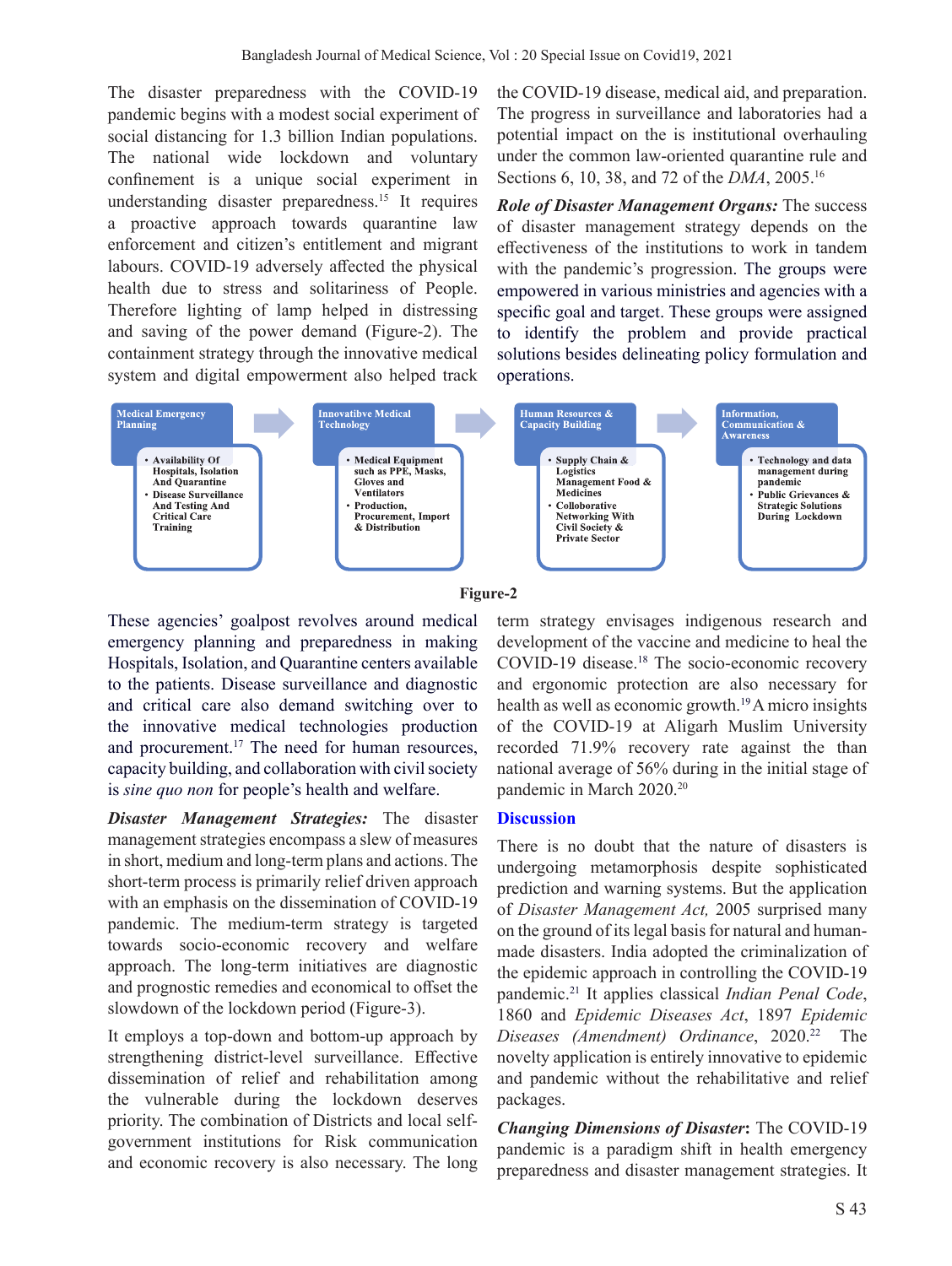

has dangerous portent beyond any geographic area of earthquake, flood, and cyclone. The epidemics of bird flu, ebola, influenza and dengue in India<sup>23</sup> limited to specific territorial confines juxtaposed to the transmission and virulence of COVID-19.24 The outbreak in the past never resulted in complete global lockdown, travel ban, and mobility to mitigate the impacts of contagion. Indian society is cohesive, and dwellings are dense; therefore, physical distancing is a remote possibility. Hygiene and sanitation widely depend on the availability of water and toilets, which remain highly scarce.<sup>25</sup> The COVID-19 pandemic, therefore, has accentuated numerous hot spots and red zones in urban as well as rural India. The poverty and joblessness of workers and migrant labour<sup>26</sup> did not afford long-term lockdown and economic slowdown and slump. Therefore, it is not surprising to see the concurrent health emergency and monetary and fiscal crises for a stable economy.27 The disaster management law has a myopic term of reference to natural calamities. The *Constitution of India*, 1950 has also not visualized the health emergency, good governance and, responsive administration to deal a pandemic of catastrophic nature like COVID-19.28

*Natural Calamities & Health***:** Article 12 of the *International Covenant on Economic, Social, and Cultural Rights (ICESCR)* provides the right to the enjoyment of the highest attainable standard of physical and mental health.29 The right to health is widely recognized in international human rights law and supported by the catena of cases. The human rights to health mean physical, mental, and spiritual health.

inclusive to the concept of the right to health.<sup>30</sup> The Supreme Court in *Vincent Panikulangara* v. *Union of India,*31 observed that the 'maintenance and improvement of public health deserve top priority and indispensable to individual, community, and society.' Article 47 of the *Constitution of India*, 1950, recognizes nutrition security, the standard of living, and improvement of public health as the paramount principle of governance.<sup>32</sup> In *Consumer Education and Resource Centre v. Union of India*, the Supreme Court envisaged that 'the right to health and medical care' metaphor in the vocabulary of fundamental and human rights.<sup>33</sup> The judicial interventions under Article 21 of the *Constitution of India*, 1950 witnessed a streak of health entitlements in normal and epidemic-pandemic situations. The concerned State Governments promptly responded to the problem and undertook Good governance, responsive administration, and coordination should be non-negotiable in a process driven by transparency and accountability. The scheme of 'establishing a network of labs for managing epidemics and natural calamities, of Indian Council of Medical Research (ICMR) provides for a three-tier network of 160 labs. It has ten regional laboratories, 30 State-level laboratories, 120 medical college laboratories, and 82 Viral Research and Diagnostic Laboratories (VRDL) to cater to health consumers.<sup>34</sup> The Committee had recommended setting up surveillance at existing 21 points of entries (PoEs) at the national entry-level. The 30 health units at PoEs (21 airports, two ports,

Access to medical services, sanitation, food, housing, healthy working conditions, and the environment is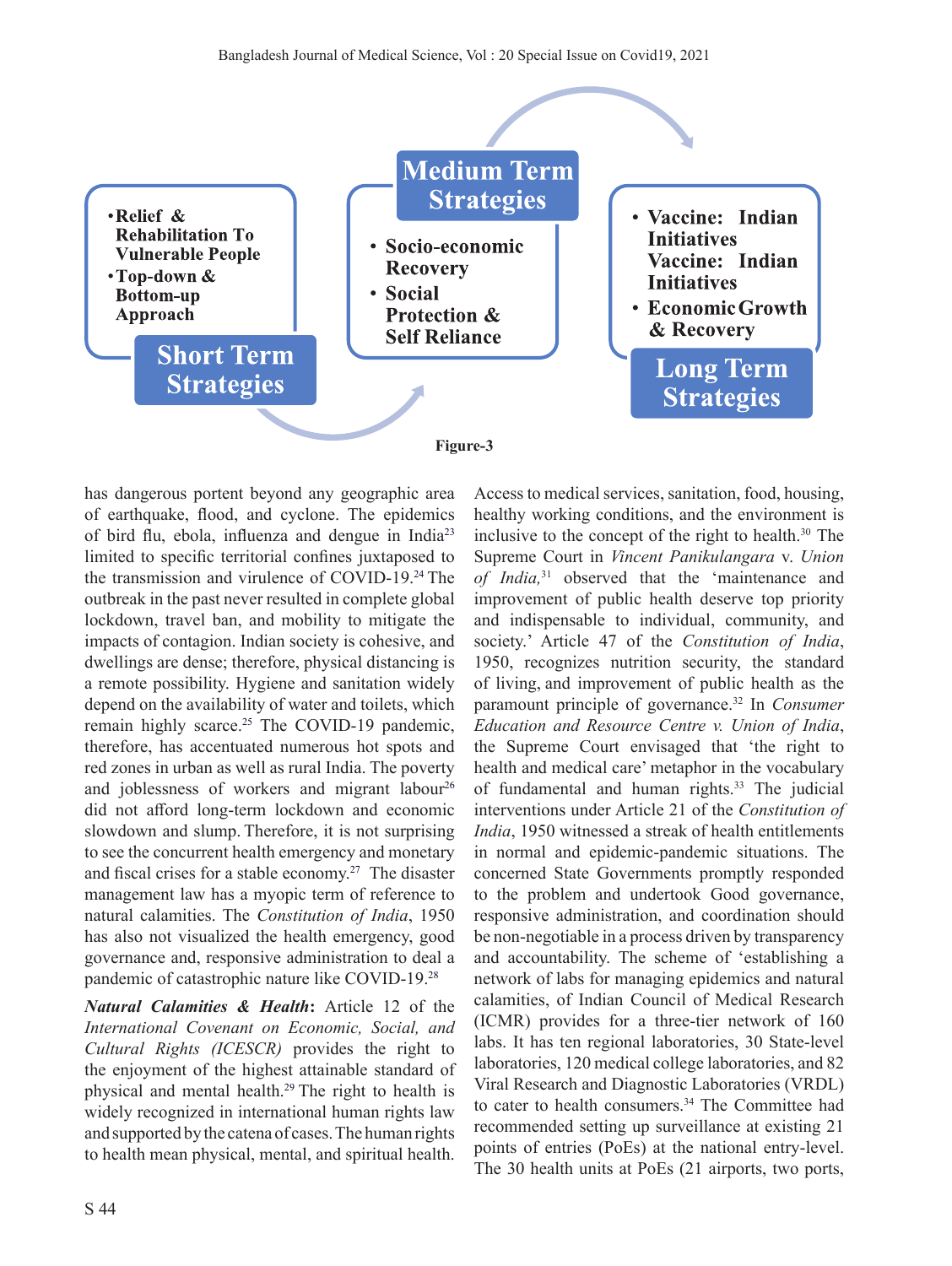and seven ground crossings) (PoEs) strengthened with disease surveillance, diagnostic services, and quarantine facilitation.35

*Disaster Preparedness & Epidemic Control:* Disaster preparedness for epidemic control requires the inclusion of biological disasters under public health governance.<sup>36</sup> The disaster relates to the disturbance to society having widespread human, economic and ecological imbalances exceeding community to cope by its resources. The clinical conditions the laboratory capacity, strengthening surveillance, contact tracing using artificial Intelligence and technology applications applied as

disaster preparedness strategy.37

The Indian *DMA,* 2005 perceives disaster as 'a catastrophe, mishap, calamity or grave occurrence associated with the physical, geological and metrological factors. The epidemic and biological disaster, and therefore epidemic, can be better managed from a perspective of disaster management needs trauma management, infection control measures, and medical treatment, including antimicrobial drugs and vaccines. That is why the WHO attempted to understand the disaster management cycle concept with a multi-component approach  $(Figure-4).$ <sup>38</sup>



#### **Figure-4**

These components envisage mitigation, preparedness, response, and recovery. It takes a broader perspective of the restoring and recovery of physical, psychological, and social health in pandemic situations. Therefore the healthcare system should target risk mitigation in public health emergency response from a perspective of disaster management.<sup>39</sup>

The *DMA,* 2005 deal with the COVID-19 pandemic by the National Disaster Management Authority (NDMA). DMA's application*,* 2005 in the wake of the COVID-19 epidemic obliquely justified by the Ministry of Health & Family Welfare in Public Accounts Committee of Lok Sabha Secretariat New Delhi in its 102nd Report (2017-18) and National Centre for Disease Control (NCDC). Both adopt a comprehensive protocol for disease surveillance, biological disaster, and epidemic preparedness.<sup>40</sup> The imperatives of Public Health Administration envisaged under draft *Public Health Bill,* 2009 and *Public Health (Prevention, Control and Management of Epidemics, Bio-Terrorism and Disasters) Bill,* 

2017 to ignored in the spectrum of the disaster management strategies.<sup>41</sup> The disaster preparedness and attitudinal shift study works as bulwark provided it is backed by the robust data management and implementation of public health laws and policies pandemic situations.42

### **Conclusion**

The COVID-19 pandemic is considered beyond the 'coping capacity of the community and nothing short of a biological disaster. The disaster preparedness in India needs enactments epidemics-pandemic control and public health legislations besides *DMA,* 2005. The overdoses of the *EDA,* 1897 will boomerang the health right and equity in public health emergencies. One remains optimistic with the slew of legal initiatives under *DMA*, 2005, but the horrendous proportion of epidemic requires mobilization of medical resources and emergency preparedness with passion and innovation. The Indian disease preparedness needs to be re-invented in the WHO Guideline's cyclical framework of the disaster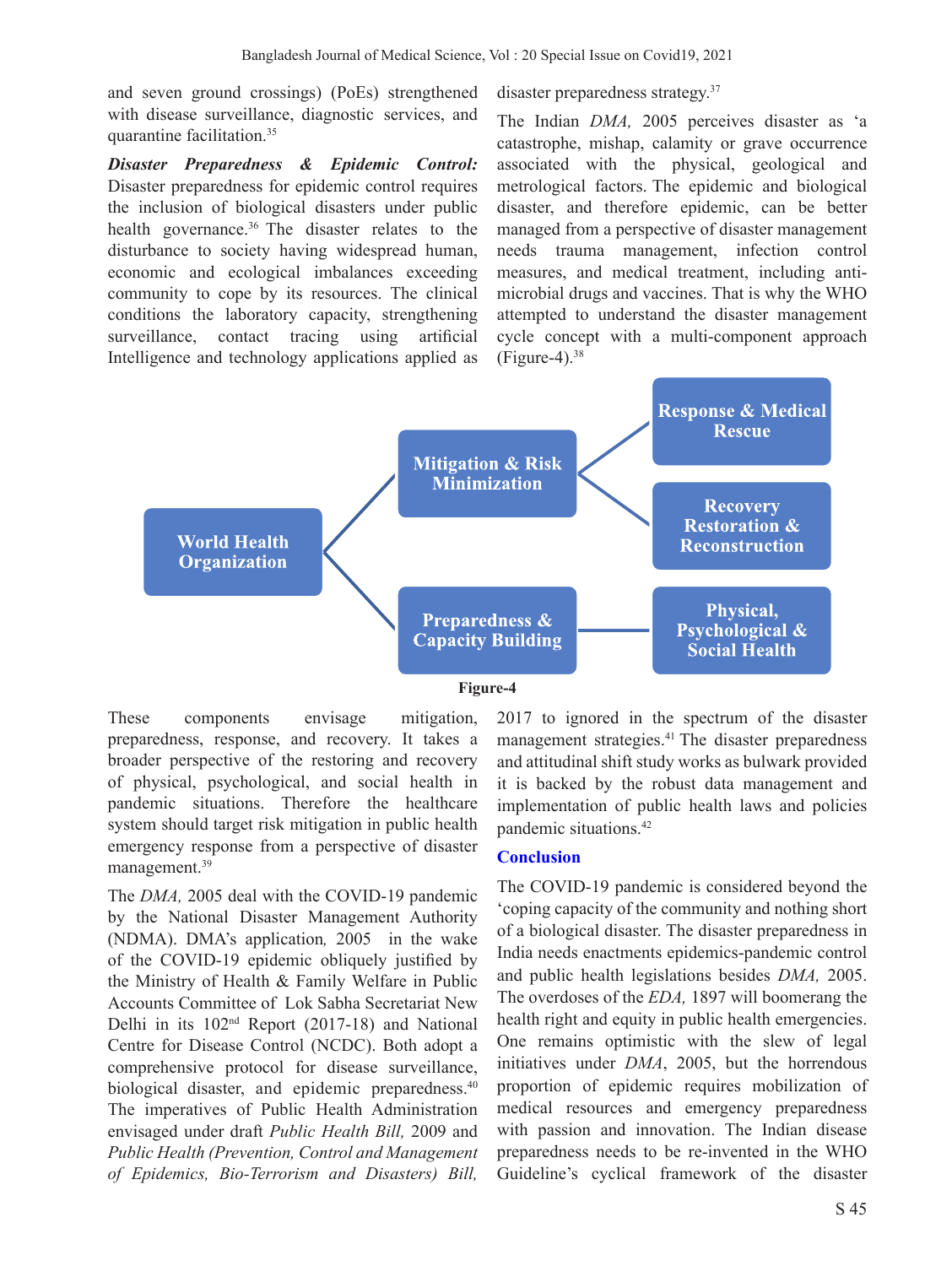management cycle. The disaster risk mitigation, public preparedness, healthcare response, physical, psychological, and social recovery from COVID-19 pandemic. Health is the paramount concern during the COVID-19 pandemic, as evidenced in the streak of judicial understanding of the public health administration and governance. Therefore a proactive approach to the disaster management cycle can lead to recovery and therapeutics in realizing health rights and justice.

# **Recommendation:**

The paper analyses the COVID-19 pandemic and disaster preparedness in India's system from risk mitigation to public health emergency in disaster management by recommending following measures:

- $\triangleright$  The experiences of the application of *Disaster Management Act*, 2005 remains successful in natural calamities but its effectiveness in controlling the COVID-19 pandemic reveals that the centralized disaster management breeds federal crisis and health governance.
- The *Integrated Disease Surveillance Project (IDSP),* 2004; the *National Disaster Management Guidelines on the Biological Disasters,* 2008 and *National Disaster Management Policy,* 2009 synchronized at the national, state, and district level.
- $\triangleright$  The 'epidemic-pandemic and disaster preparedness under Sections 2(d) and (e) of the *Disaster Management Act,*  2005 should incorporate compensatory provisions of section 12 of the *Disaster Management Act,* 2005 in public health laws and policies.
- $\triangleright$  The public health laws and policies in COVID-19 pandemic calls for the mainstreaming of disaster law with humanitarian settings by the slew of enactments of *National Health Bill,* 2009 and *Public Health (Prevention, Control and Management of Epidemics, Bio-Terrorism and Disasters) Bill,* 2017.

Ethical Clearance: Not Required

Source of Funding: Self Conflict of Interest: None

# C**ontribution of Authors:**

M.Z.M. **Nomani:** Formulation of Research methodology, analysis of material and methods, interpretation of statutes for the manuscript.

Rehana **Parveen:** Preparation of the research design, formulation of interpretative skills and development of literature for the manuscript.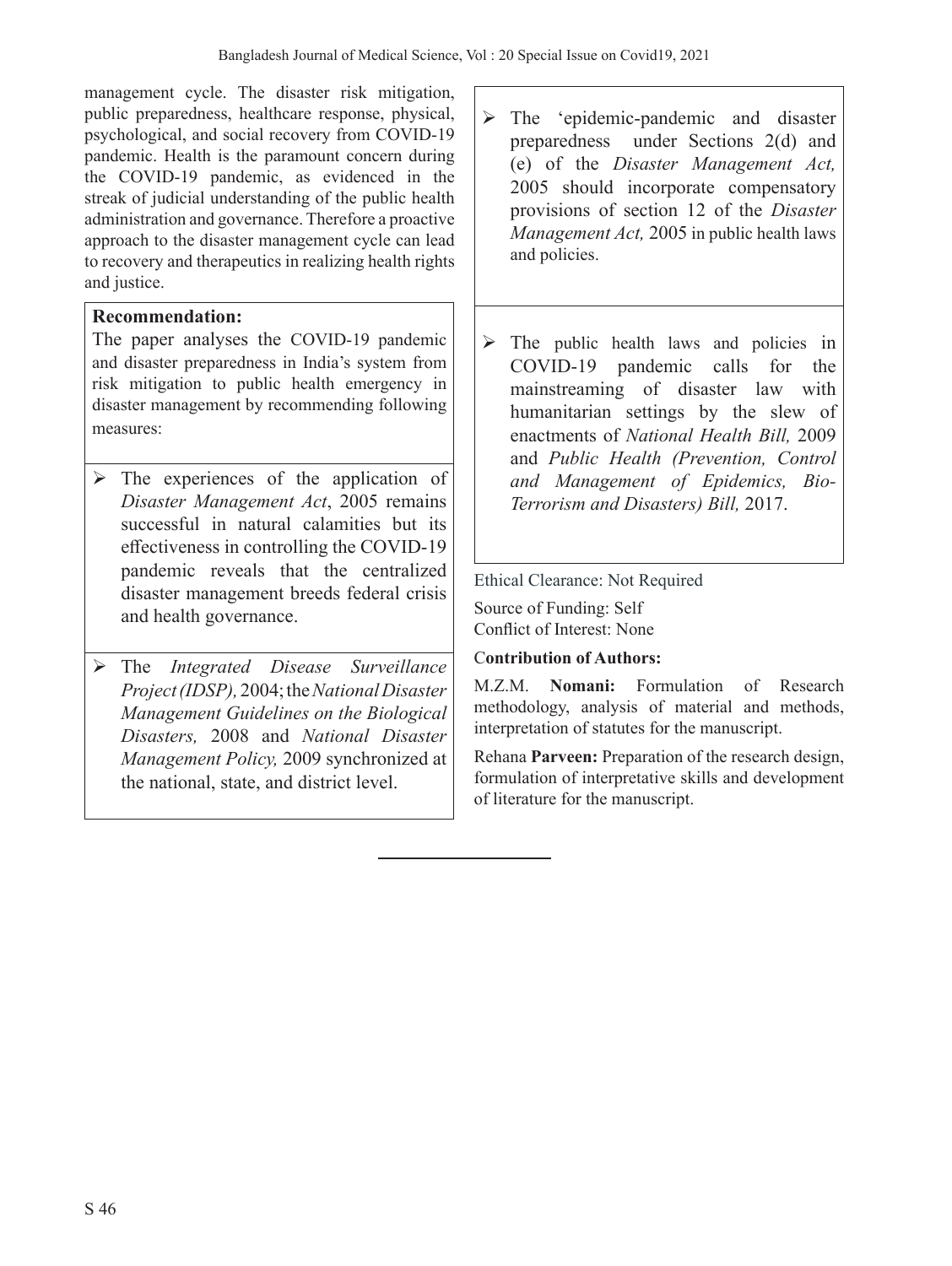#### **References**

- 1. Chan DWK, A reflection on the anti-epidemic response of COVID-19 from the perspective of disaster management. *International Journal of Nursing Sciences,* 2020; **7**(10):382-385. https://doi.org/10.1016/j. ijnss.2020.06.004.
- 2. Para 4 & 10 Ministry Of Home Affairs, Disaster preparedness in India, Public Accounts Committee's Hundred-Second Report (2017-18), Lok Sabha Secretariat New Delhi .[Internet]. Available from: https:// eparlib.nic.in/bitstream/123456789/762078/1/16\_ Public\_Accounts\_102.pdf.
- 3. Ministry of Home Affairs, Government of India, Circular No.43/2020-DM-1(A) Dated 24.3.2020 National Disaster Management Authority Circular on Invocation of Section 6 & 10 of Disaster Management Act, 2005 on COVID-19 Pandemic in India. [Dated March 28, 2018] [Online]. Available from: https://www.mha.gov.in/sites/ default/files/MHAorder%20copy\_0.pdf
- 4. Nomani MZM, Parveen R. COVID-19 pandemic and application of disaster management act, 2005: Promises and pitfalls. *International Journal of Pharmaceutical Research*, 2020; **12**(4): 3730-3734. https://doi. org/10.31838/ijpr/2020.12.04.509
- 5. Wankmüller C. European disaster management in response to the COVID-19 pandemic. *Mind & Society,* 2020; https://doi.org/10.1007/s11299-020-00252-2
- 6. Lebkiri N, Abidli Z, Jadda S, Mokhtari A, and Soulaymani A. Impact of containment type on Covid-19 propagation in Morocco using the SIR model. *Bangladesh Journal of Medical Science*, 2020;**19:** S 58-S 65. https://doi. org/10.3329/bjms.v19i0.48167
- 7. Nomani MZM, Hussain Z, Dhawan R. Judicial policy for the COVID-19 pandemic in India in comparative legal perspective, *International Journal of Pharmaceutical Research*, 2021; 13(1):261-266. https:// doi.org/10.31838/ijpr/2021.**13**.1.50
- 8. Thomas, C. COVID-19: Lessons for disaster management. [Online]. Available from: https://www. downtoearth.org.in/blog/governance/covid-19-lessonsfor-disaster-management-71706.
- 9. Chon QXK. COVID-19 and china's hotel industry: Impacts, a disaster management framework, and postpandemic agenda.) *International Journal of Hospitality Management,* 2020; **90**(1):1026-1036.
- 10. Nomani MZM, Sherwani F, and Allail J. Advances in epidemic control laws & COVID-19 pandemic in India: A medico-legal analysis. *Indian Journal of Forensic*

*Medicine & Toxicology,* 2021; **15**(2): 2763-2769. https:// doi.org/10.37506/ijfmt.v15i2.14790

- 11. French M. and Monahan T. Disease surveillance: How might surveillance studies address COVID-19? *Surveillance & Society*, 2020; **18**(1): 1-10.
- 12. Nomani MZM, Hussain Z. Innovation technology in health care management in the context of Indian environmental planning and sustainable development. *International Journal on Emerging Technologies*, 2020; **11**(2):560-564.
- 13. Srivastava SC, and Shainesh G. Bridging the service divide through digitally enabled service innovations: Evidence from Indian healthcare service providers. *MIS Quarterly*, 2015; **39**(1) : 245-67.
- 14. Nomani MZM, and Sherwani F. Legal control of COVID-19 pandemic & national lockdown in India, *Journal of Cardiovascular Disease Research*, 2020; **11**(4): 32-35; https://doi.org/10.31838/ jcdr.2020.11.04.06
- 15. French M, and Mykhalovskiy E. Public health intelligence and the detection of potential pandemics. *Sociology of Health & Illness*, 2013; **35**(2): 174-87.
- 16. Nomani MZM, Rauf M, Ahmed Z. Quarantine law enforcement & corona virus (COVID-19) pandemic in India. *Journal of X'idian University*, 2020; **14**(4): 536- 542. https://doi.org/10.37896/jxu14.4/068
- 17. Morton MJ. Pandemic influenza and major disease outbreak preparedness in US emergency departments: A selected survey of emergency health professionals. *American Journal of Disaster Medicine*, 2011**; 6**(3):187- 195.
- 18. Krishnan S, and Patnaik I. Health and disaster risk management in India. In Chan EYY, and Shaw R, ed. Public Health and Disasters. Singapore, Springer, 2020; 155-184.
- 19. Nomani MZM and Allail B. Tribulations of Indian migrant workers during COVID-19 pandemic. *Turkish Journal of Physiotherapy and Rehabilitation,* 2021*;* **32**(3):2959-2963.
- 20. Rahman S, and Khan S. Patients' case scenario as well as approaches and strategies adopted to manage COVID-19 pandemic at Aligarh Muslim University, Aligarh, India. *Bangladesh Journal of Medical Science*, 2020;**19**:S28-S 35. https://doi.org/10.3329/ bjms.v19i0.47832
- 21. Condon BJ, Sinha T. The effectiveness of pandemic preparations: Legal lessons from the 2009 influenza epidemic. *Florida Journal International Law*, 2010; **22**:1.